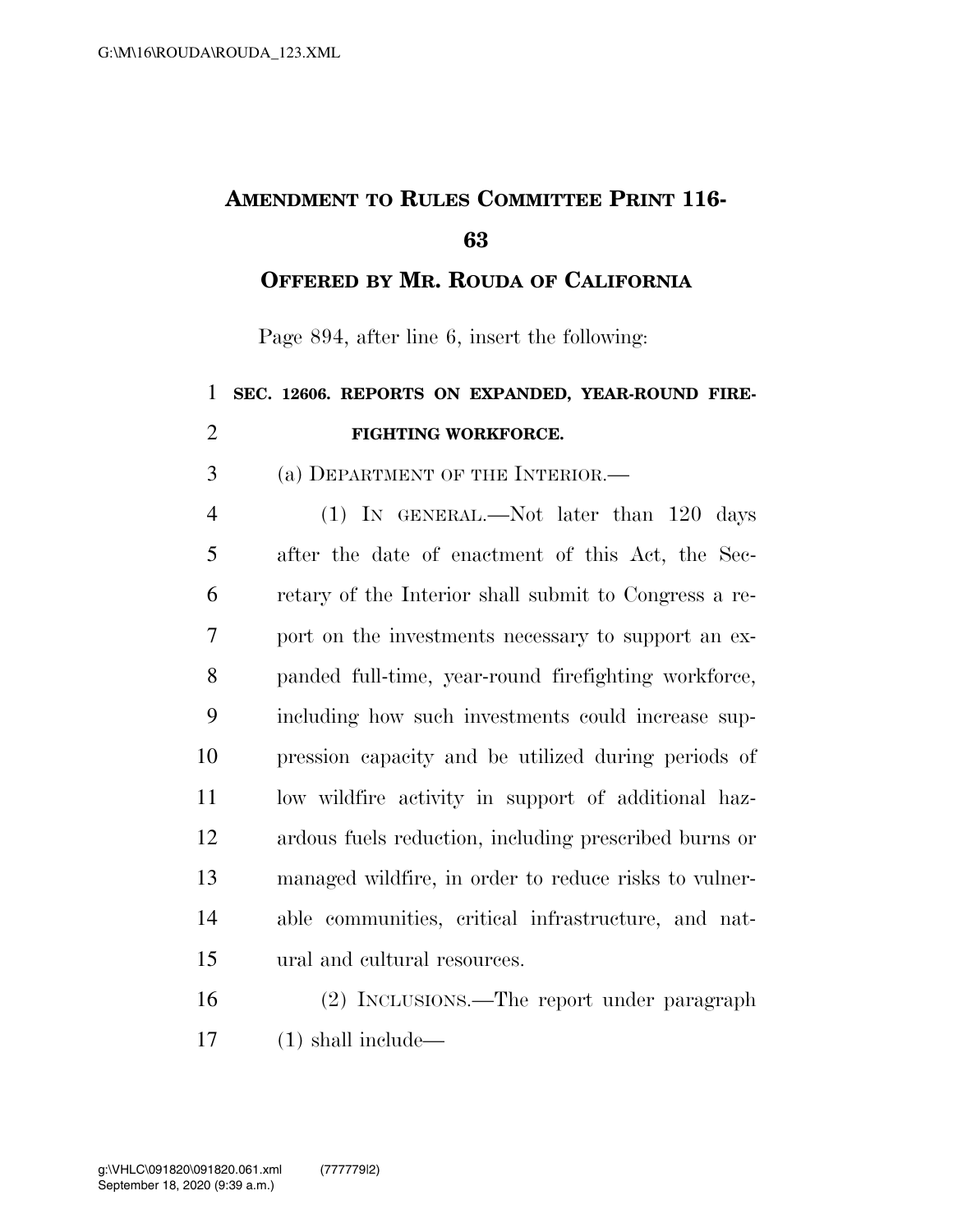| $\mathbf{1}$   | $(A)$ an assessment of how the composition          |
|----------------|-----------------------------------------------------|
| $\overline{2}$ | and funding for both the fire and non-fire work-    |
| 3              | force has changed over time;                        |
| $\overline{4}$ | (B) a cost-benefit analysis regarding the           |
| 5              | use of prescribed or managed fire as compared       |
| 6              | to mechanical thinning, logging, and other for-     |
| 7              | est management actives;                             |
| 8              | (C) a description of how the activities de-         |
| 9              | scribed under subparagraph (B) could support        |
| 10             | Department of the Interior objectives, resource     |
| 11             | management needs, and forest resilience;            |
| 12             | (D) a determination of whether Federal              |
| 13             | pay general scale flexibility of an expanded full-  |
| 14             | time, year-round firefighting workforce would       |
| 15             | impact the ability of the Federal Government to     |
| 16             | compete with State and local governments, utili-    |
| 17             | ties, and other private entities with overlapping   |
| 18             | employment needs; and                               |
| 19             | (E) an assessment of the impact of such             |
| 20             | full-time, year round firefighting workforce on     |
| 21             | the National Fire Plan.                             |
| <u>22</u>      | (b) DEPARTMENT OF AGRICULTURE.                      |
| 23             | $(1)$ IN GENERAL.—Not later than 120 days           |
| 24             | after the date of enactment of this Act, the Sec-   |
| 25             | retary of Agriculture shall submit a report to Con- |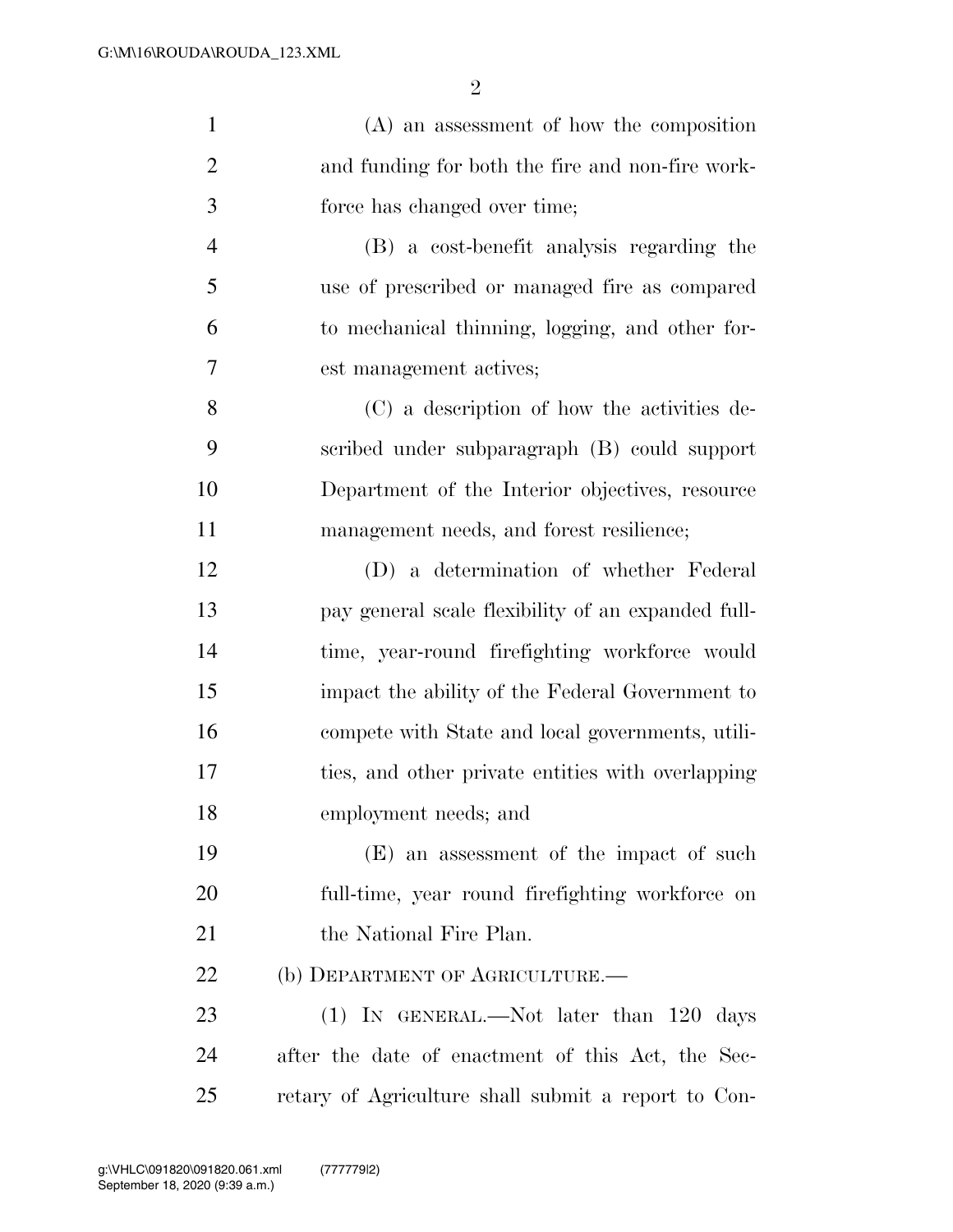| $\mathbf{1}$   | gress on the investments necessary to support an ex-  |
|----------------|-------------------------------------------------------|
| $\overline{2}$ | panded full-time, year-round firefighting workforce,  |
| 3              | including how such investments could increase sup-    |
| $\overline{4}$ | pression capacity and be utilized during periods of   |
| 5              | low wildfire activity in support of additional haz-   |
| 6              | ardous fuels reduction, including prescribed burns or |
| 7              | managed wildfire, in order to reduce risks to vulner- |
| 8              | able communities, critical infrastructure, and nat-   |
| 9              | ural and cultural resources.                          |
| 10             | (2) INCLUSIONS.— The report under paragraph           |
| 11             | $(1)$ shall include—                                  |
| 12             | $(A)$ an assessment of how the composition            |
| 13             | and funding for both the fire and non-fire work-      |
| 14             | force has changed over time;                          |
| 15             | (B) a cost-benefit analysis regarding the             |
| 16             | use of prescribed or managed fire as compared         |
| 17             | to mechanical thinning, logging, and other for-       |
| 18             | est management actives;                               |
| 19             | (C) a description of how the activities de-           |
| 20             | scribed under subparagraph (B) could support          |
| 21             | Department of Agriculture objectives, resource        |
| 22             | management needs, and forest resilience;              |
| 23             | (D) a determination of whether Federal                |
| 24             | pay general scale flexibility of an expanded full-    |
| 25             | time, year-round firefighting workforce would         |